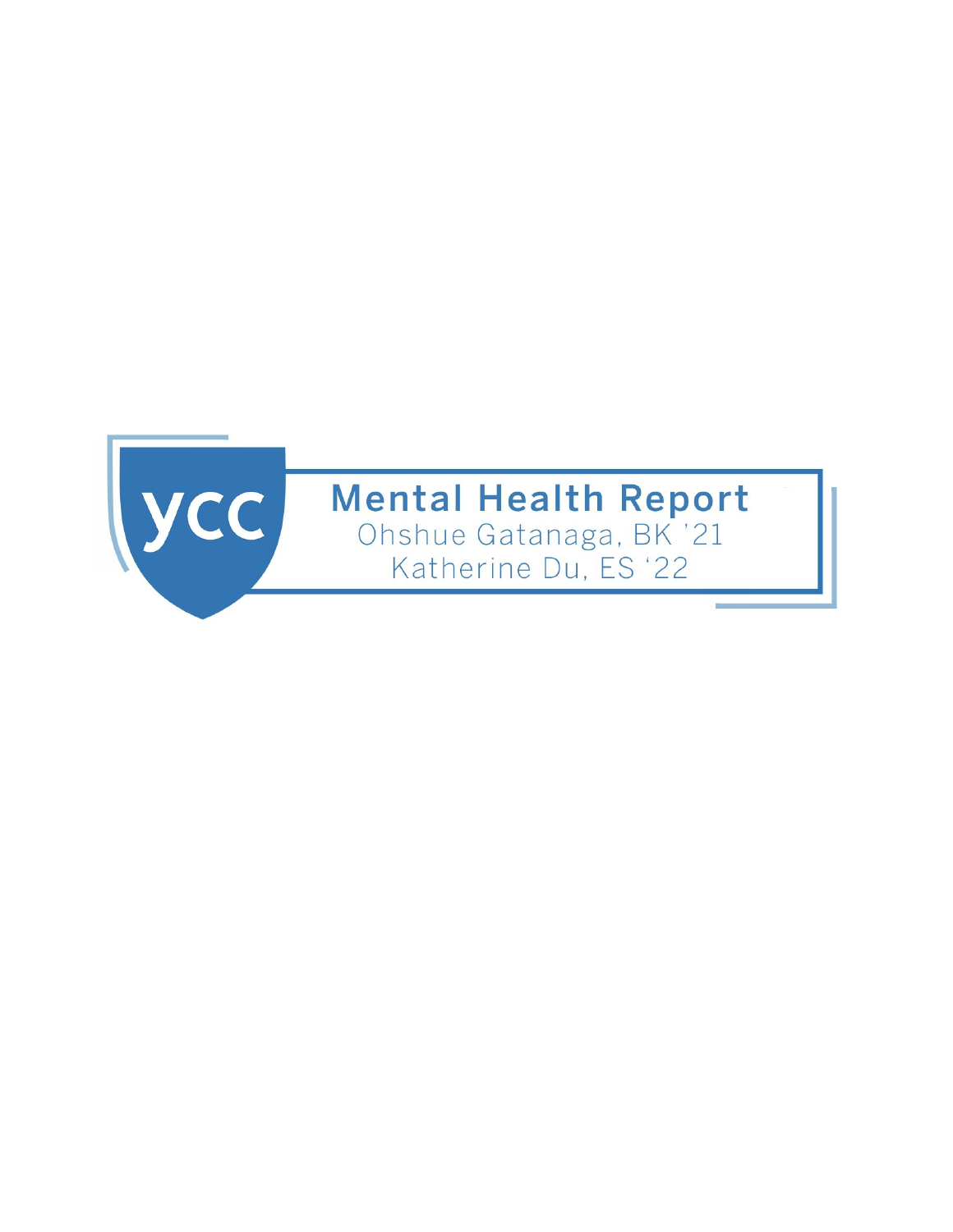# **TABLE OF CONTENTS**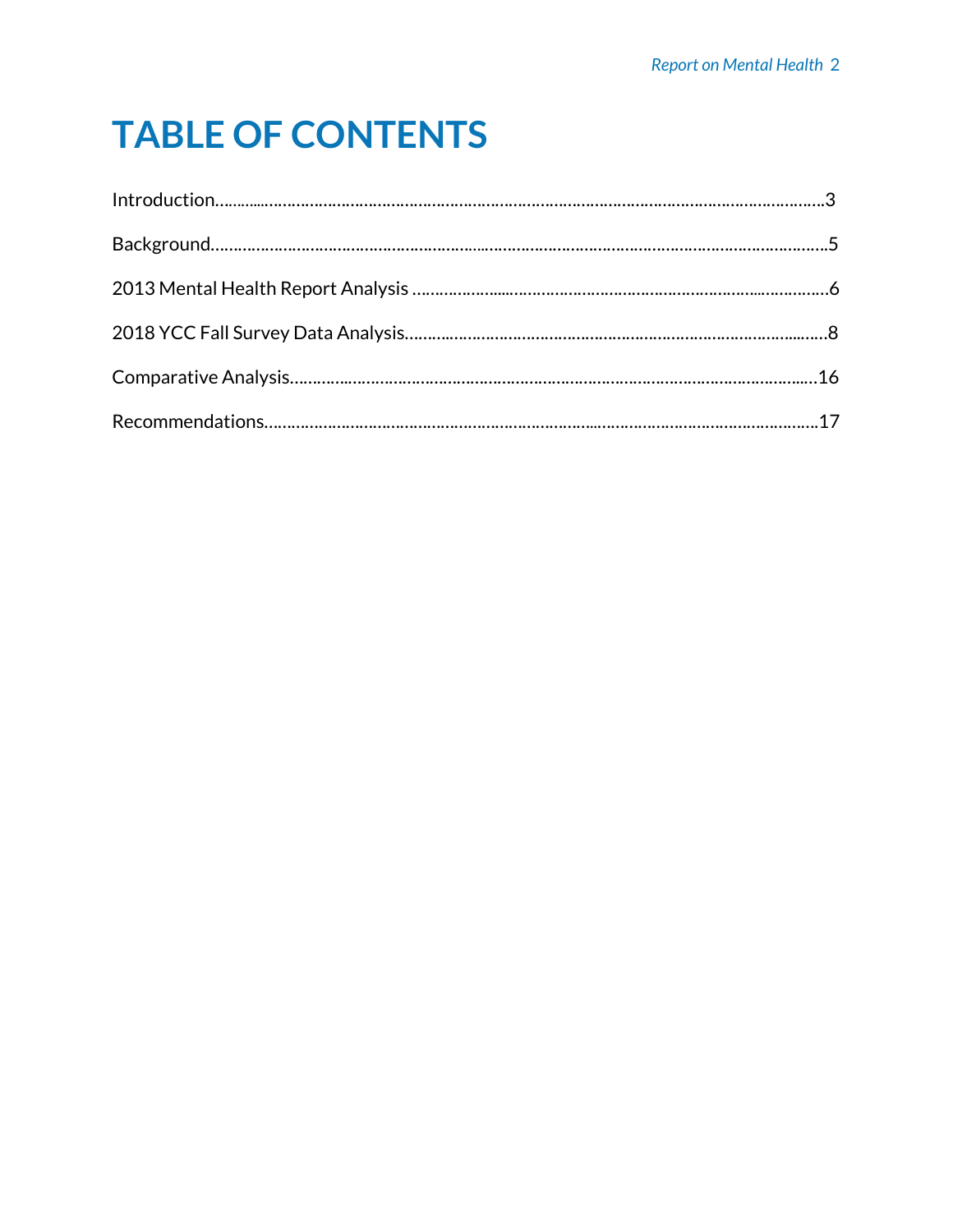# **INTRODUCTION**

The Yale College Council last conducted surveys and reported on undergraduate students' mental health resources in September 2013. Since then, Yale's two new residential colleges and the over 800-student increase in the undergraduate population have become important catalysts for the reexamination of Yale's Mental Health & Counseling (MH&C) resources. As the percentage of undergraduates who utilize MH&C services continues to rise, the YCC needs to ensure that Mental Health and Counseling resources meet student demand, and that counseling is available in a timely and easily-accessible fashion. We have determined areas for mental health resource improvement from both the YCC's recently conducted 2018 fall survey and from the 2013 Mental Health Report.

Specifically, students have expressed dissatisfaction with Yale's efforts to address student mental illness and to promote general well-being on campus. Oftentimes, Yale does make a genuine attempt to address mental health issues by providing services such as Residential College Mental Health Fellows. However, Yale's promotion of these services can be lost in emails and long blocks of text. More often than not, the infrastructure for these sorts of programs is unclear. Furthermore, a comprehensive list of all university mental health services does not exist. To solve this problem, Yale should create more intuitive ways to engage students, one such example being the implementation of a mental health orientation program for first-years, similar to that run by Communication and Consent Educators, where graphically-pleasing and readable fliers could be given out.

Moreover, students have also expressed dissatisfaction with a lack of mental health support from their professors and college administration. To address this issue, Deans and Heads of Colleges can send emails during stressful time periods of the semester, such as during finals and midterms, to encourage students to be attentive towards their mental health. At a policy level, Yale can implement a standardization of Dean's Excuses for mental health. Finally, Yale can recommend that professors have policies about mental health in their course syllabi. These are simple but meaningful ways to demonstrate empathy and support for students' mental health.

Mental Health & Counseling already offers a number of individual and group therapy options that students can join. In order to become a part of one of these groups, students need to be seen by a clinician at an intake appointment. However, long wait times can delay this initial appointment, leaving students without support for extended periods of time. Since undergraduate students are not the only users of MH&C, long wait times for them can signify even longer wait times for graduate students. A solution to the congestion at Yale Mental Health & Counseling can be the delocalization of such services throughout residential colleges, the Good Life Center, and cultural houses at Yale. The reinstitution of the Residential College Mental Health Fellows is another great solution for solving long wait times for students, while allowing students who are uncomfortable with Yale MH&C to access mental health resources. Moreover, specific mental health therapy can be given at cultural houses and the LGBTQ+ spaces, as shown by the implementation of a therapist at the Asian American Cultural Center.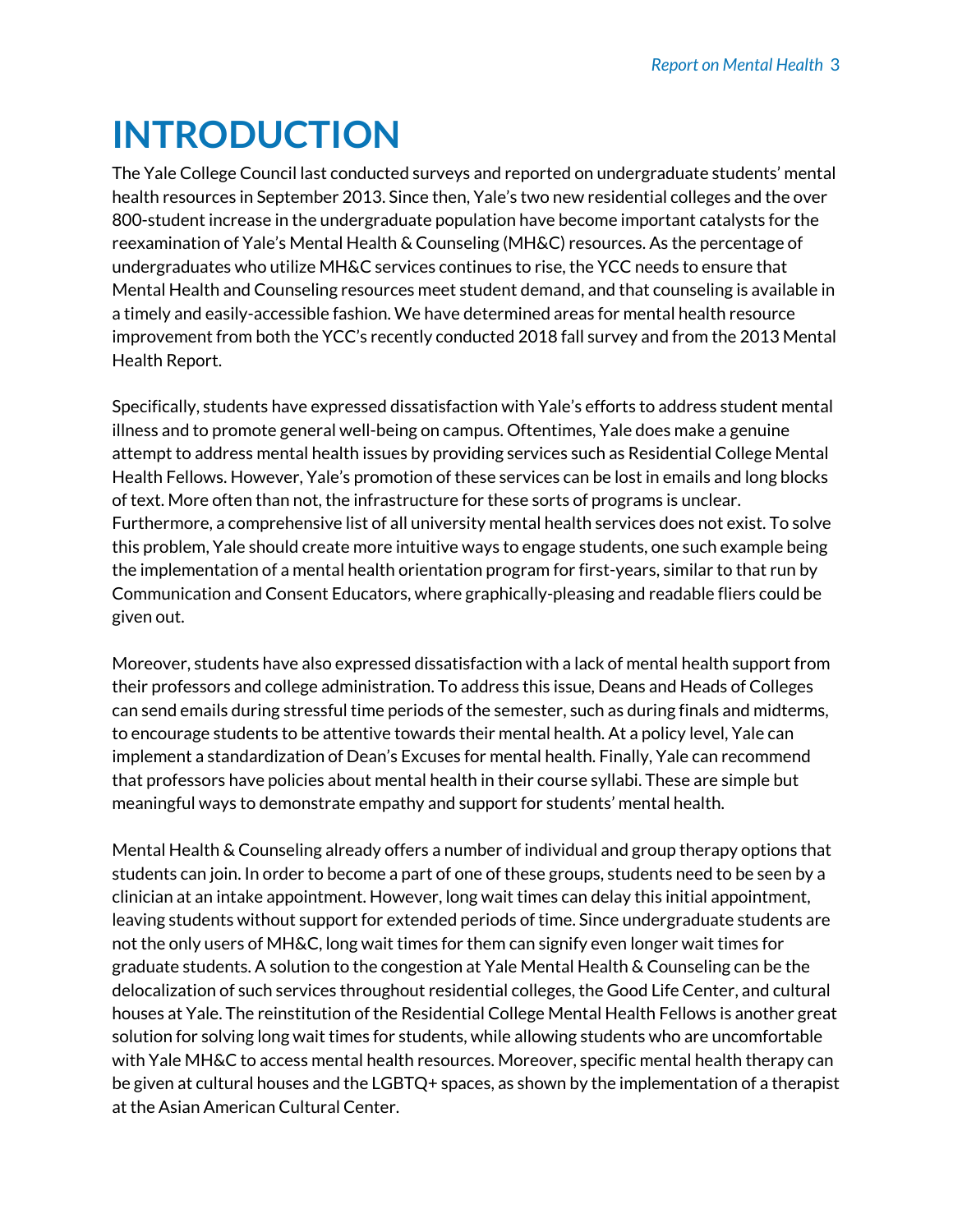On the whole, this report aims to examine the most pressing needs of the student body in regards to mental health. The YCC Fall 2018 Survey, the Fall 2013 Mental Health Report, and YCC focus groups have indicated that students, on the whole, would benefit from decreased wait times and increased accessibility associated with Yale Mental Health & Counseling, especially as the student body continues to grow.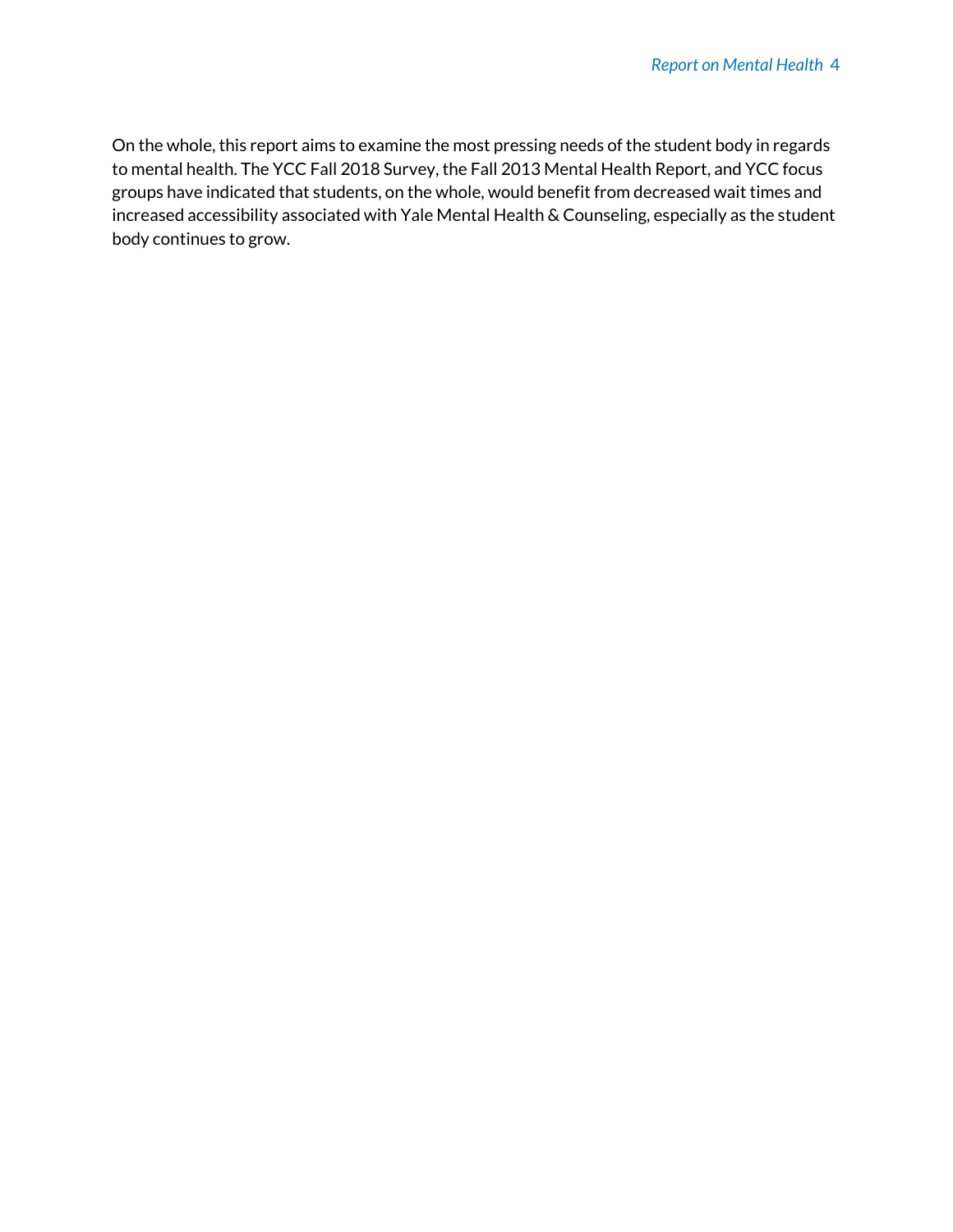# **BACKGROUND**

Students who wish to seek mental health services often use Yale Mental Health & Counseling, a professional and free service. Undergraduates are not the only beneficiaries of this service; graduate and professional students, among others, are also clients. In order to access these mental health services, students must first schedule their intake appointment. After the intake appointment, students are then assigned to an actual appointment with a therapist or psychiatrist. Although this process may seem simple, the sheer volume of students trying to access these resources has made wait times excessive. The time between signing up for an intake appointment and receiving an actual therapy session can range anywhere from a few weeks to months. This project aims to examine the positive and negative aspects of Yale Mental Health & Counseling as well as possible solutions for any issues the student body may have in regards to mental health and the provision of mental health-related services.

Besides Yale Mental Health & Counseling, there are peer support groups for mental health. These support groups include Peer Wellness Champions, first-year counselors (FroCos), and Walden Peer Counseling. Although these are well-established mental health groups, they are not professional services and therefore not suitable replacements for Yale Mental Health & Counseling. Moreover, groups like FroCos and deans, to whom first-years often go for mental health advice, should continue to receive mental health training throughout the year to deal with mental health problems associated with specific times of the academic year, such as midterms and finals. With a steady increase in student body size over the past few years, Yale must reconsider ways to address issues of overcrowding and long wait times for appointments at Yale Mental Health & Counseling. Additionally, Yale must also ensure that faculty and administrators stay attentive to the mental health of students, especially because Yale fosters such an academically-challenging setting.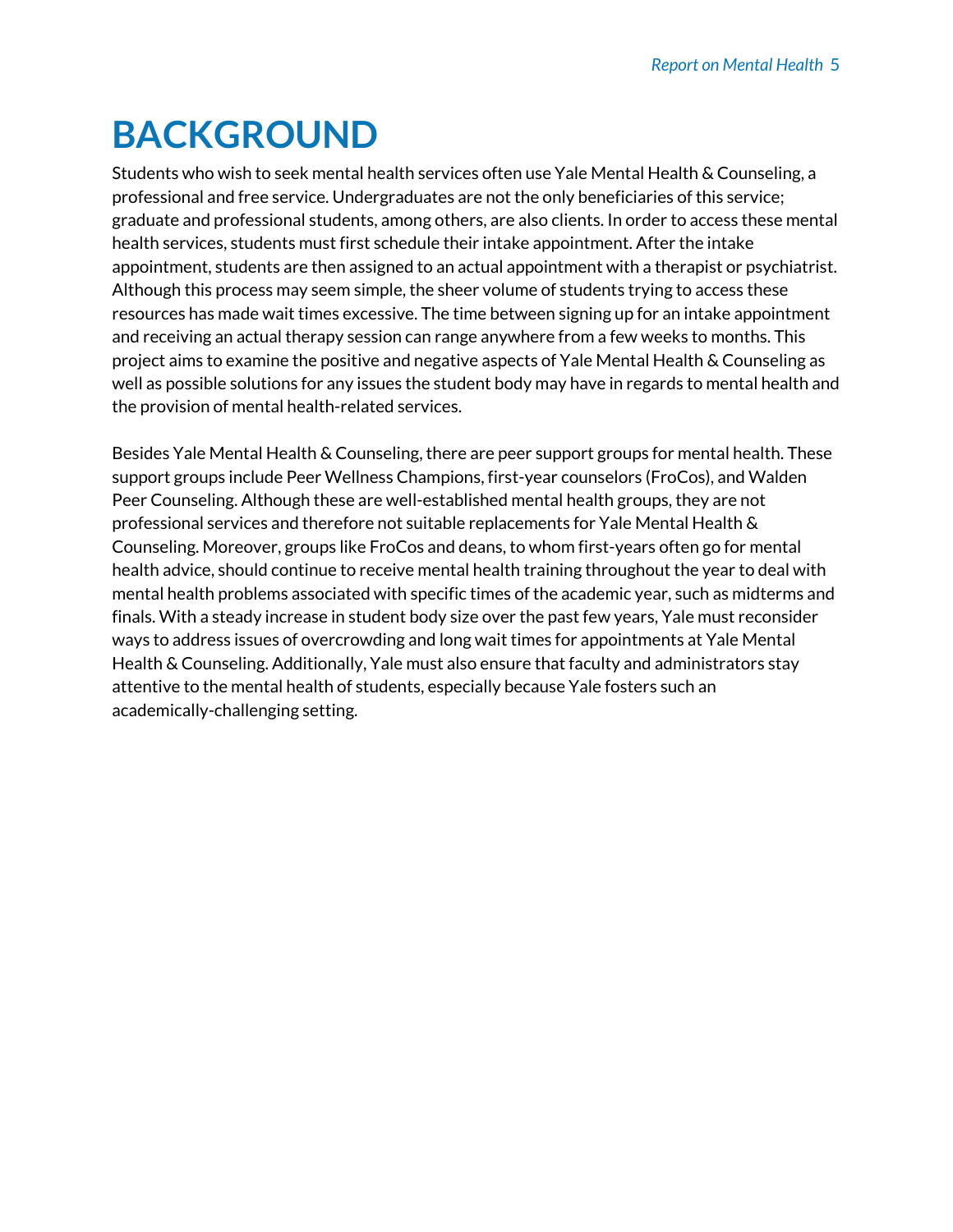# **2013 MENTAL HEALTH REPORT**

Linked here.

# **Campus Culture**

## **Strengths**

Yale has a culture that promotes success and academic pursuit of excellence. Although these are qualities essential at one of the best universities in the world, these do not necessarily make Yale the healthiest campus. In order to truly maintain its status as a leading university, Yale should take care of its students' well-being and mental health as well.

## Weaknesses

Multiple factors compound to increase stress levels of students at Yale. These factors include student- and faculty-driven pursuits for academic excellence, internal pressures from students who seek leadership roles in the Yale community, and a campus culture that encourages students to push themselves to the breaking limit. Other non-academic factors include pressure from family members and students' individual financial situations. Although groups such as the Communication and Consent Educators (CCEs), the Chaplaincy Fellows, and Mind Matters have directly pushed for healthier campus culture, there are still improvements that can be made.

### **Recommendations**

Yale should have additional groups that encourage and foster conversations around mental health, such as the CCEs and the Chaplaincy Fellows. The administration should take a more direct role in encouraging the well-being of students through campus-wide emails. Moreover, pre-orientation leaders, college administration, and FroCos should have more explicit training regarding mental health and wellness.

# **Peer and Faculty Resources**

## **Strengths**

Most of Yale's peer resources are well-known on campus. In the 2013 survey of 996 students of the undergraduate population, 99.5% had heard of FroCos, 97.1% had heard of Walden, 95.1% had heard of the Peer Liaison (PL) program, 93.8% had heard of the CCE program, and 77.2% had heard of Queer Peers.

### Weaknesses

Yale's peer resources are generally underutilized. Of those who responded to the survey, only 16.5% had used PLs, 10.8% CCEs, 3.8% Walden, and 1.5% Queer Peers. FroCos were a notable but unsurprising outlier; 73.1% of students reported using them. Stigma plays a major role in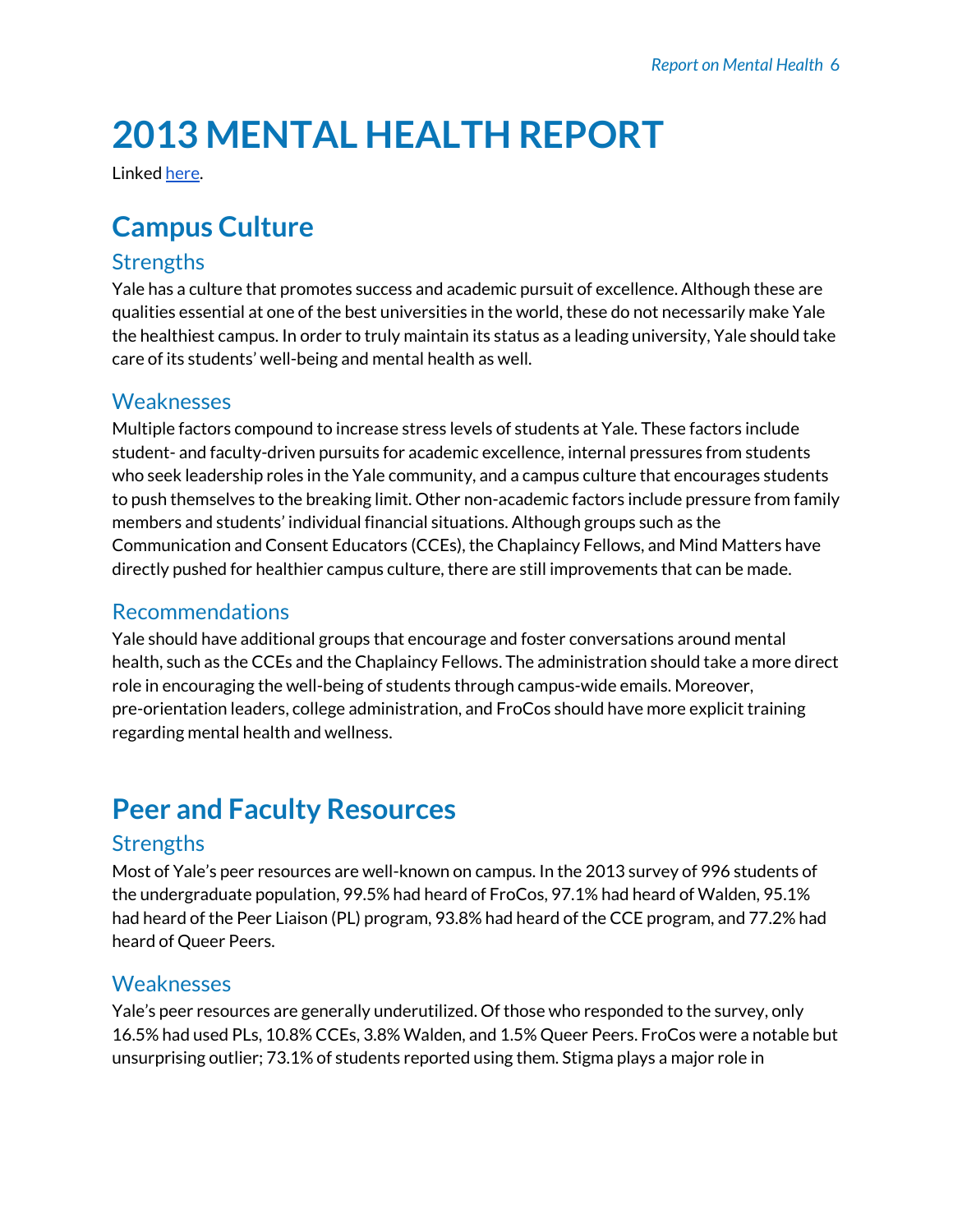preventing students from accessing peer resources. Additionally, it is difficult for students to navigate so many different resources without centralized, clear information.

### **Recommendations**

One suggestion from the 2013 report was to create a student coalition comprised of leadership from peer resource groups, in order to better advocate for and promote mental health and well-being through speakers. Another suggestion was to implement a Standing Committee in the Yale College Dean's Office specifically devoted to mental health issues.

# **Yale Mental Health & Counseling**

### **Strengths**

Yale MH&C is free, confidential, available 24/7, large compared to other peer institutions, flexible, and well-utilized. In addition, MH&C offers a variety of treatment options including one-on-one psychotherapy, therapy groups, nutritional counseling, couples counseling, and medication management. Therefore, a large proportion of students, 39%, use MH&C.

### Weaknesses

Many of the strengths of MH&C create inherent weaknesses. Since MH&C is so well-utilized, the most common student concerns about Yale MH&C are delays of treatment, an imperfect scheduling system, experiences of variable quality of care, an insufficiently supportive forced leave policy, and negative perceptions about MH&C. Out of a sample of 360 students, over 53% of students found that the length of time they waited before receiving help was unreasonable, relative to the urgency of their condition.

### **Recommendations**

Solutions for the problems at Yale MH&C include hiring additional staff, coordinating with therapists outside of MH&C, and improving communication with patients.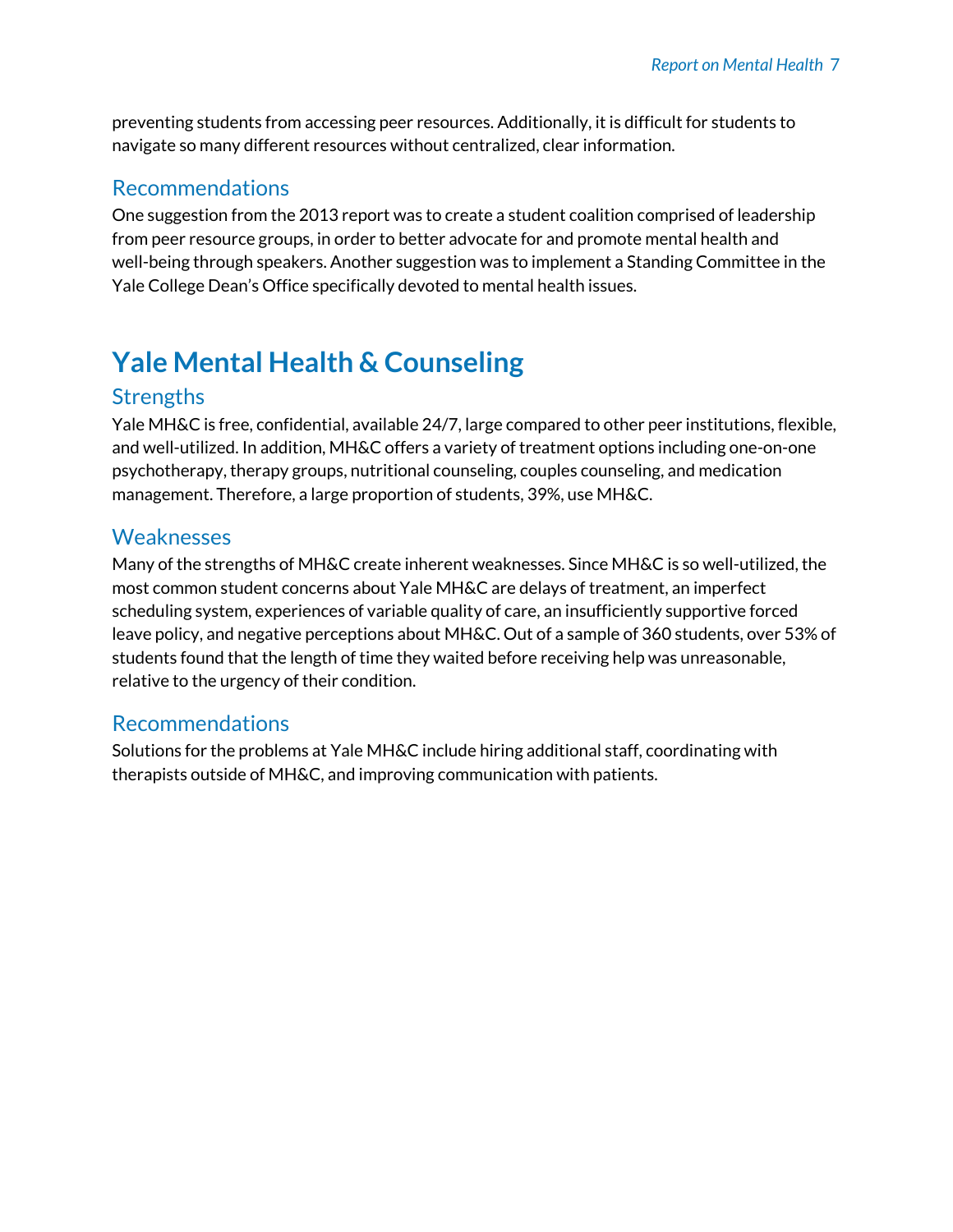# **YCC 2018 FALL SURVEY DATA ANALYSIS Campus Culture**

## **Strengths**

Despite the numerous academic and extracurricular pressures that Yale students encounter, 82% of Yale students are generally happy (Figure 1). This may be attributed to the sheer amount of opportunities Yale students have and the quality of education they receive. However, as a leading institution, Yale should always strive to find ways to improve student well-being and mental health.



Figure 1: Responses to the Question "I am happy at Yale" (N=2250)

Compared to 2013, Yale has an increased number of clubs on campus that promote mental health and well-being, including Mind Matters, Peer Wellness Champions, Project LETS, the Yale Layer, Mental Health Educators, and the Yale Undergraduate Mindfulness Education Initiative (Table 1). This increase in the number of mental health clubs on campus demonstrates that students actively care about their own well-being and desire positive change in mental health culture on campus.

#### Table 1: Responses to Mental Health Question About Campus Culture

| Field                                                               | Strongly<br><b>Disagree</b> | Disagree | Neutral Agree |     | Strongly<br>Agree |
|---------------------------------------------------------------------|-----------------------------|----------|---------------|-----|-------------------|
| There are enough clubs on campus that discuss mental health issues. | 138                         | 374      | 979           | 569 | 116               |
| I feel comfortable talking about my mental health to others.        | 223                         | 484      | 558           | 743 | 172               |

Moreover, students in general believe that there are enough clubs on campus that discuss mental health issues, with 31.5% of 2176 students agreeing that there are enough as compared to 23.5% of students disagreeing. These clubs have a positive effect on campus culture and destigmatize conversation around mental health: 42.0% of students felt comfortable talking about their mental health to others.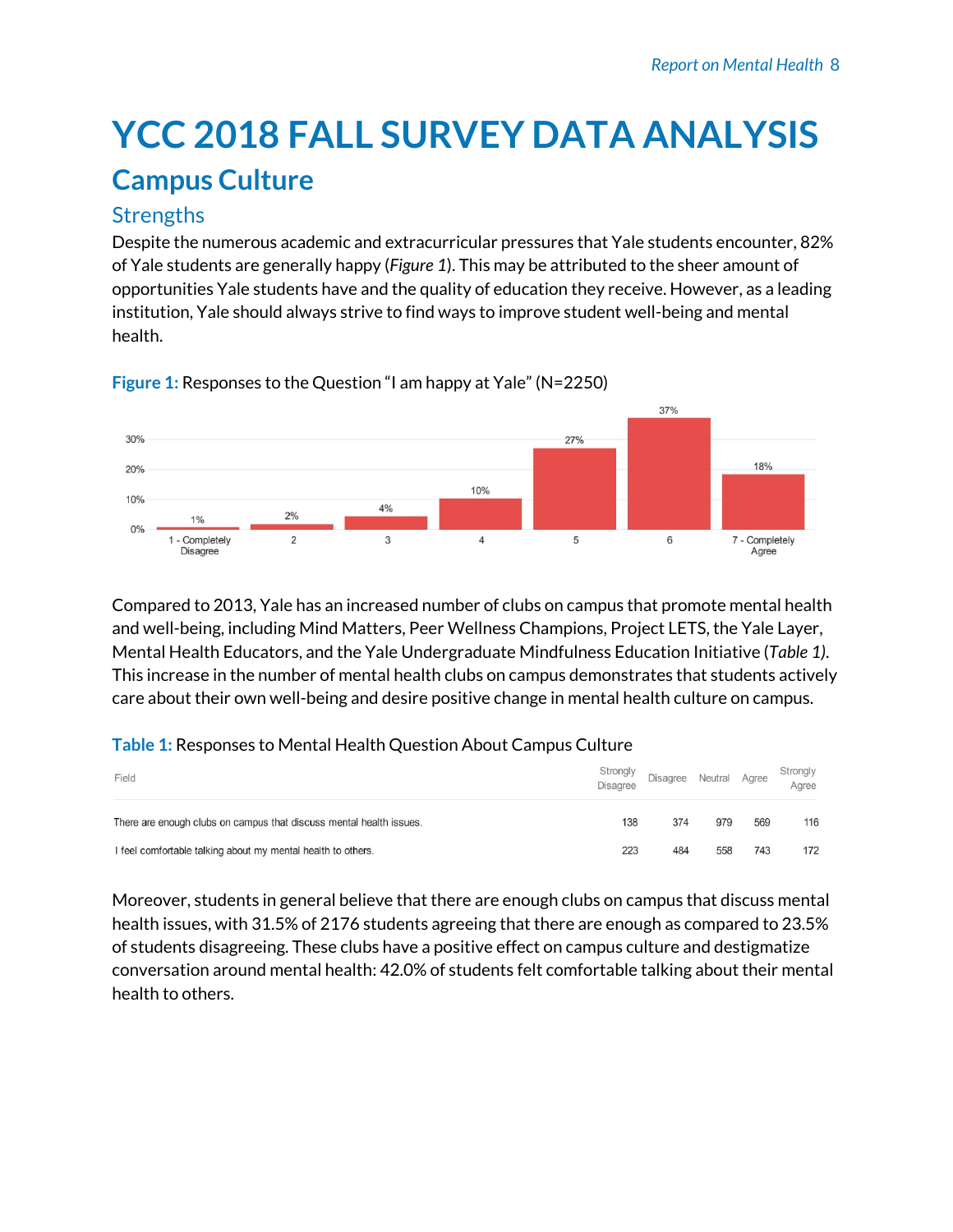## Weaknesses

Although students responded that they were overall happy at Yale, they felt that Yale was not as supportive in regards to mental health (Figure 2). Of the 2181 respondents, 48.7% believed that Yale does not do enough to take care of students' mental health. When asking a focus group about Yale's efforts to take care of students' mental health, one student commented that "Yale often doesn't communicate its resources efficiently enough, especially for first-years." For example, while Communication and Consent Educators (CCEs) hold mandatory discussions of healthy sex and consent practices for first-years, sophomores, juniors, and seniors, no such mandatory discussion exists for mental health. When Yale has no requirement for a mandatory mental health discussion, students may find that Yale does not do enough to take care of students' mental health.





# **Peer and Faculty Resources**

## **Strengths**

Overall, students seem to recognize the numerous peer resources that exist on campus, including Walden Peer Counseling and Communication and Consent Educators (Figure 3). Out of the 2250 students who completed this question on the survey, the majority of students stated that they "have heard of," "feel knowledgeable about," "have used," or a combination of these choices for Walden Peer Counseling (Walden), first-year counselor (FroCo), and Communication and Consent Educator (CCE). However, less than half of respondents have knowledge of or experience using Queer Peers, Peer Wellness Champions, or Crisis Text Line. The success of the former groups may be because they have existed on Yale's campus for a longer period and therefore gained positive reputations, while groups such as Crisis Text Line and Peer Wellness Champions were recently founded.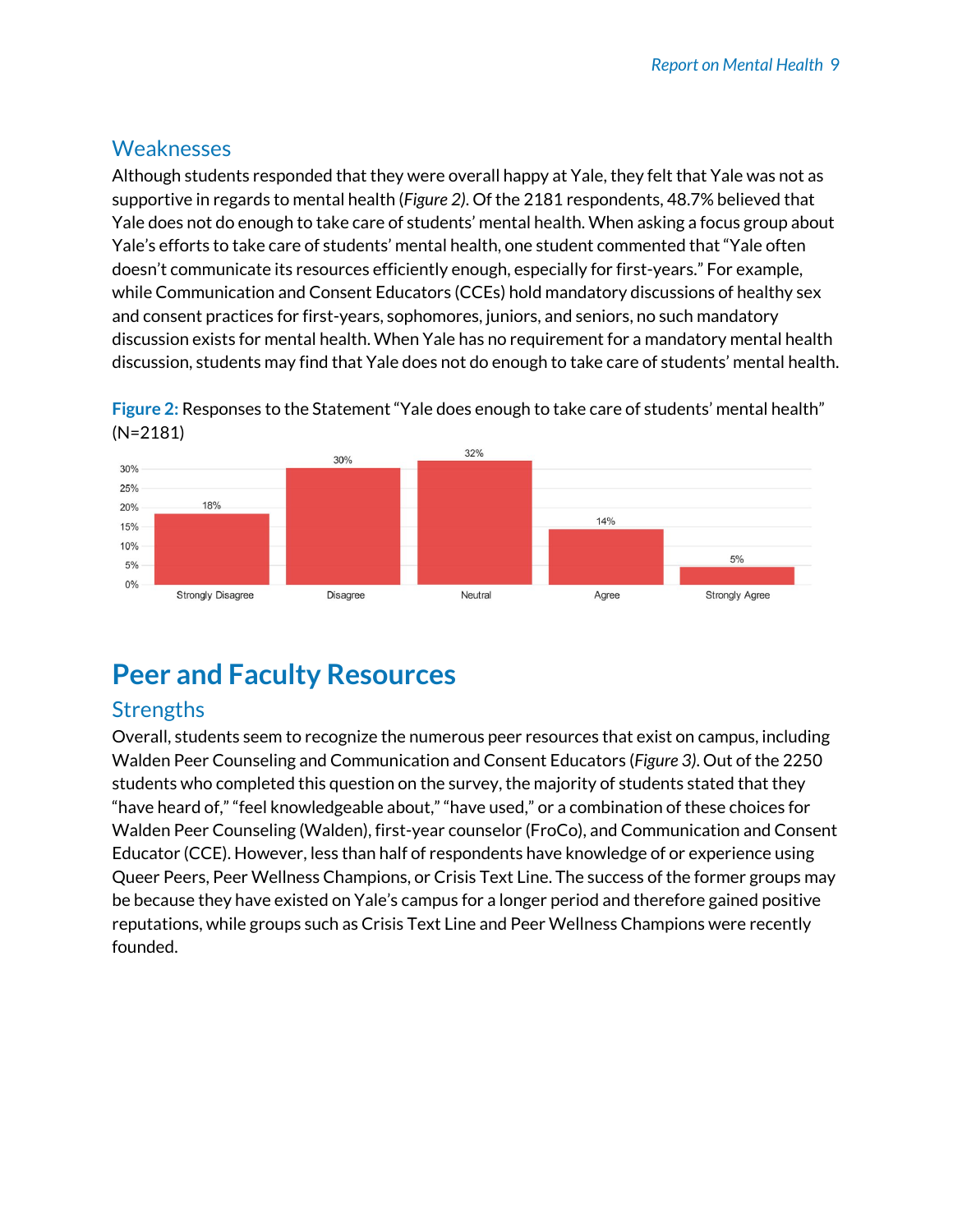

Figure 3: Students who Have Heard of, Feel Knowledgeable About, or Have Used Peer Resources  $(N=2200)$ 

### Weaknesses

Though students seem to know about peer resources, they do not utilize them (Figure 4). Aside from first-year counselors, which are automatically assigned to all incoming first-years, and CCEs, which hold an educational session that students are required to attend as part of first-year orientation, only a small percentage of students have experience using the peer mental health resources that Yale offers. Out of the 2176 students who answered the question "Below is a list of peer resources on campus. Please choose all the statements that apply," while 97.1% used FroCos and 60.5% used CCEs, only 4.6% used Walden, 3.2% used Queer Peers, 4.7% used Peer Wellness Champions, and 1.6% used Crisis Text Line.



Figure 4: Students who Have Used Peer Resources (N=2176)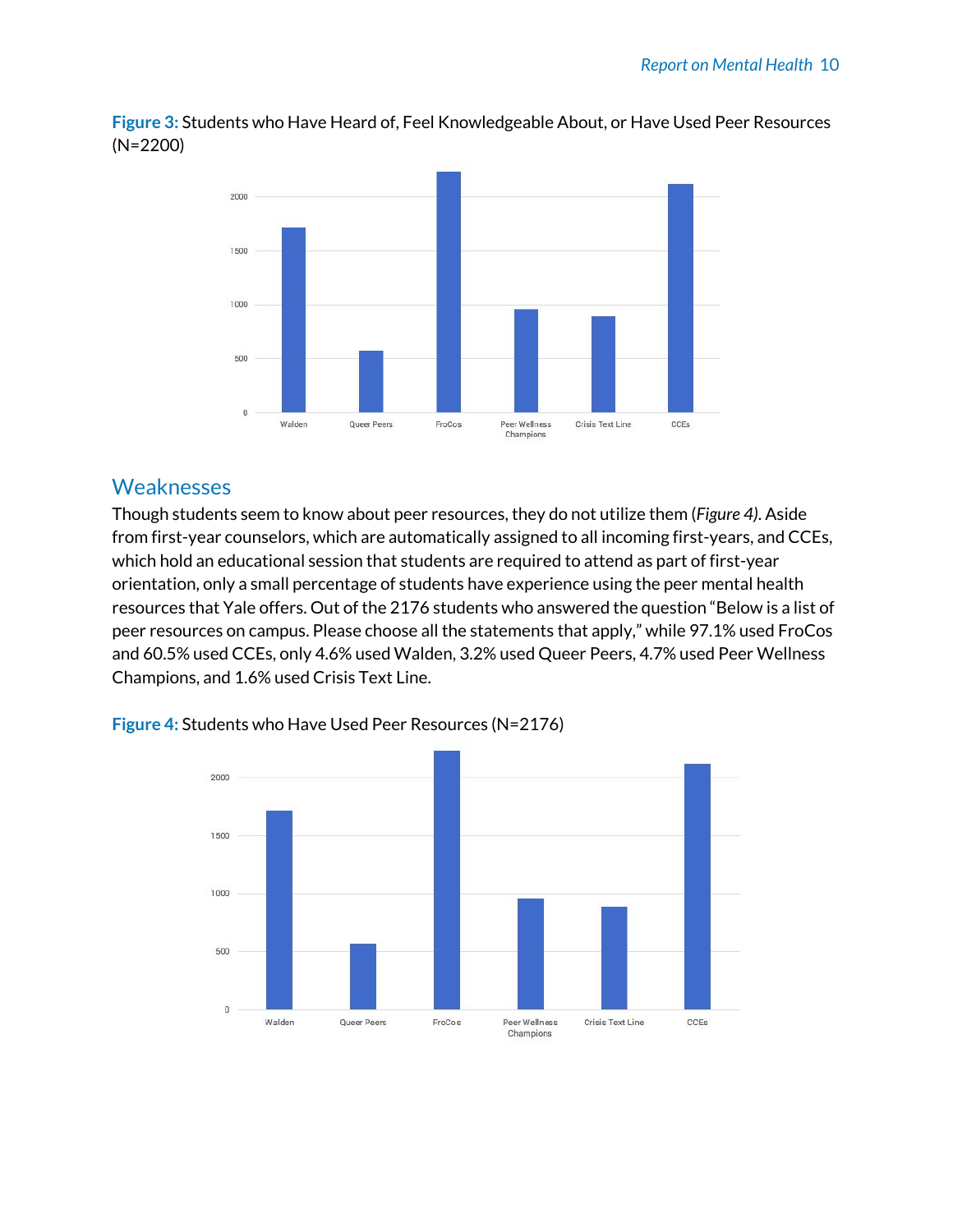Further, students responded that faculty and staff were less accessible for mental health needs (Figure 5). Out of 2187 student respondents, 46.4% disagreed or strongly disagreed with the statement that "there is at least one faculty/staff member that I can go to in order to talk about my mental health." Faculty or staff members include deans, heads of college, residential college fellows, administrative assistants, and professors. These results are concerning because deans, heads of college, and professors all influence student life. Deans have jurisdiction over students' academic and mental needs and control the administration of Dean's Excuses. Moreover, heads of college shape the social activities of their respective colleges and encourage the formation of important interpersonal relationships. Finally, professors ultimately decide policies for academic work. Despite their different roles, these faculty are placed in positions where they can develop deep relationships with students. Therefore, when placed in an academically-challenging and life-changing setting, students need faculty and administrators alike to be not only academic advisors but also to be life mentors for emotional and mental needs. When 46.4% of Yale students feel that they cannot go to a staff member for emotional or mental advice, there must be a serious reconsideration of what roles these staff members ought to play in students' lives.



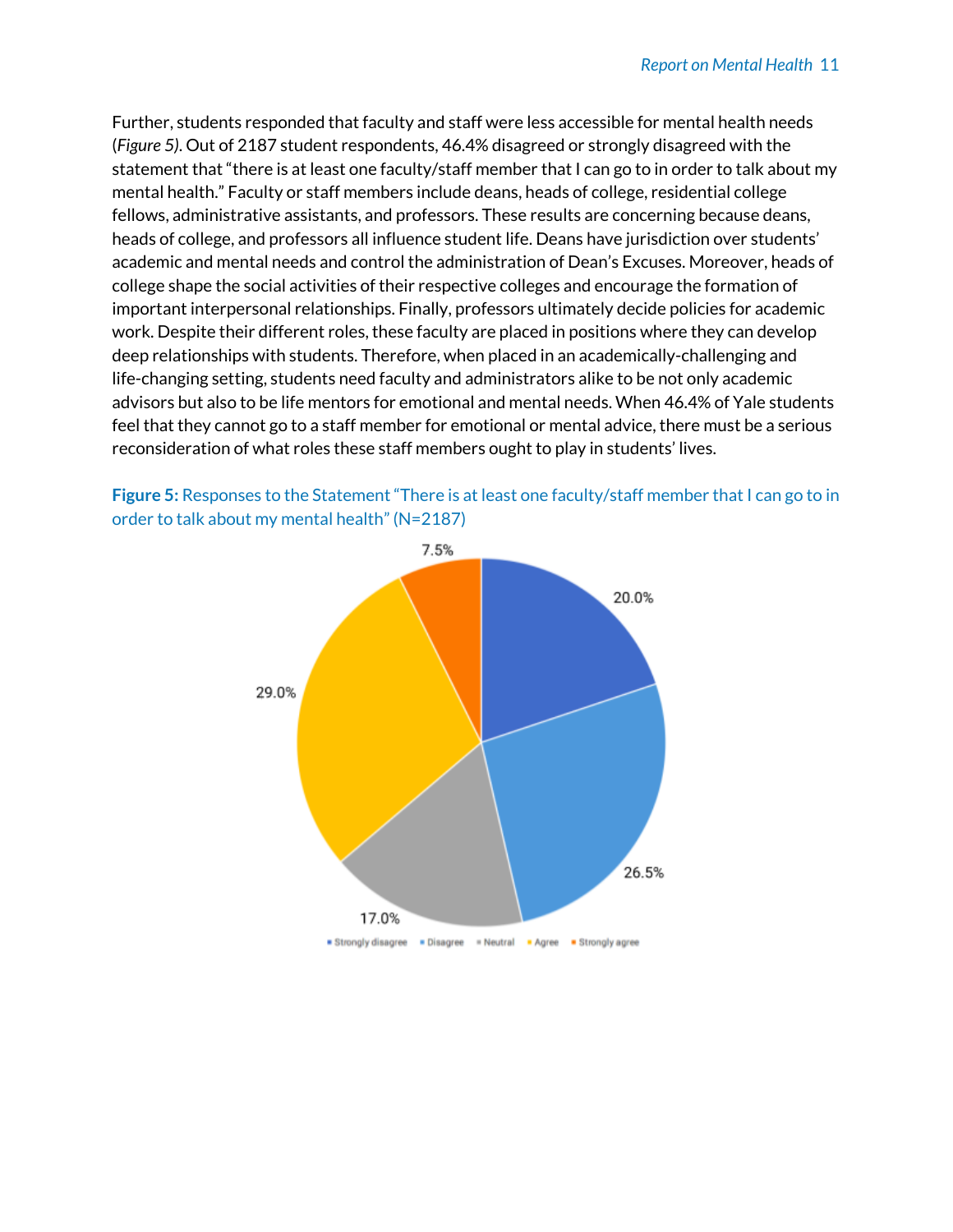# **Yale Mental Health & Counseling**

## **Strengths**

The survey revealed that there were two main strengths of Yale MH&C: the likelihood that students would use counseling resources and the quality of services. 48% of 2181 students stated that they were likely or very likely to approach Yale Mental Health & Counseling (Figure 6). Moreover, 59% of students had favorable opinions about the quality of care of MH&C (Figure 7). These services are cost-free and unlimited for undergraduate students. MH&C's efforts to provide quality, unlimited, free mental health care may have made it more appealing for students to access their services. According to the YCC 2018 Fall Survey, 28% of undergraduate students utilized MH&C.

Figure 6: Responses to the Question "If you wanted professional counseling, how likely would you be to approach Yale Mental Health & Counseling?" (N=2181)



Figure 7: Responses to the Question "How would you rate the quality of care that you received through Yale Mental Health & Counseling?" (N=2181)



## **Strengths**

Regardless of the quality of care, only 21.5% of students believe that Yale has enough mental health resources (Figure 8). The survey revealed that the overall quality of the care was excellent, but the efficiency and quantity of care could be improved. 54% of students disagreed or strongly disagreed that the length of time they waited before receiving help was reasonable, relative to the urgency of their conditions (Figure 9). In a focus group, one student mentioned that the most important aspects MH&C could work on were "expansion and diversification, and communication of available resources."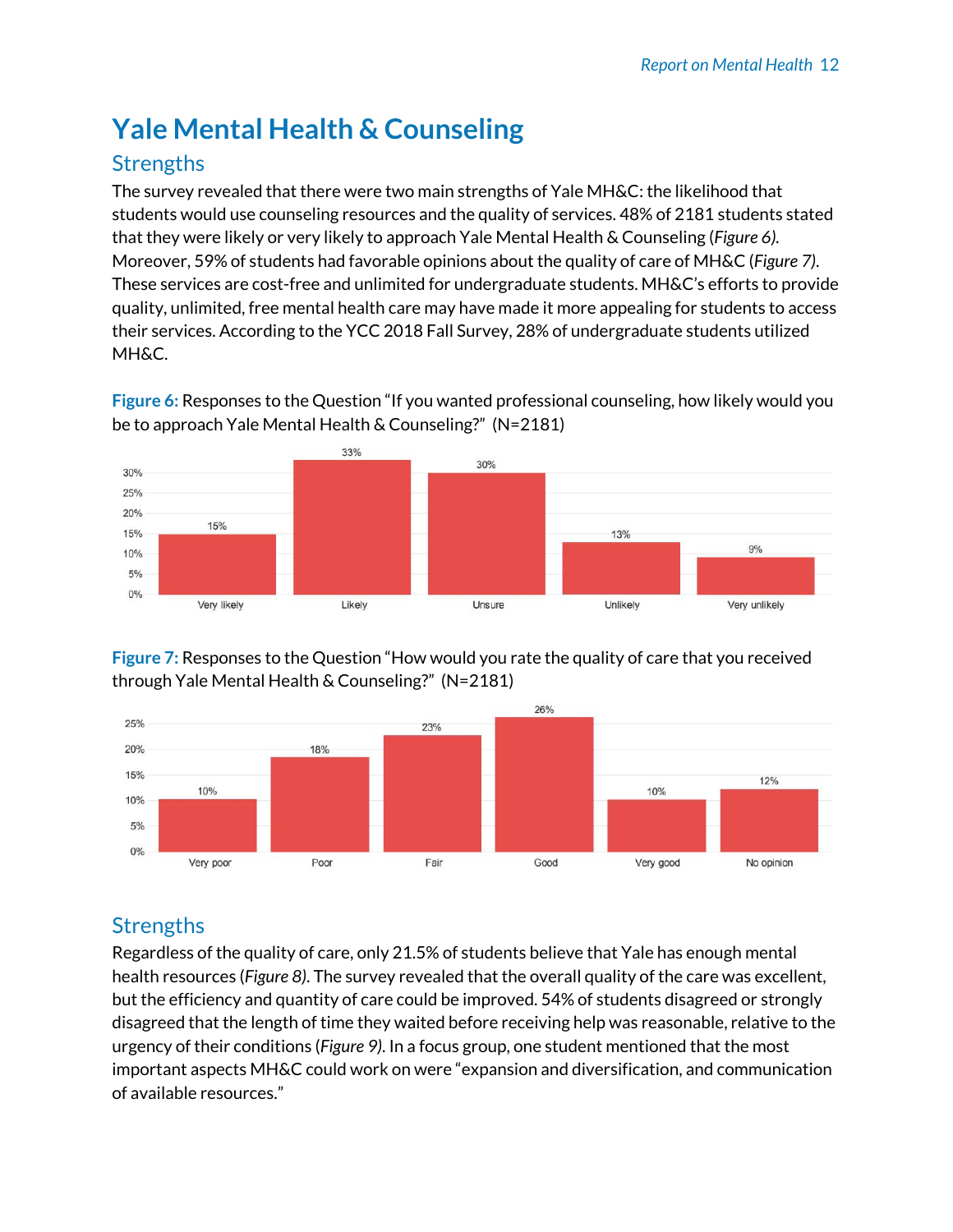

Figure 8: Responses to the Statement "Yale has enough mental health resources for its students"  $(N=2183)$ 

Figure 9: Responses to the Statement "The length of time I waited before receiving help was reasonable, relative to the urgency of my condition" (N=552)

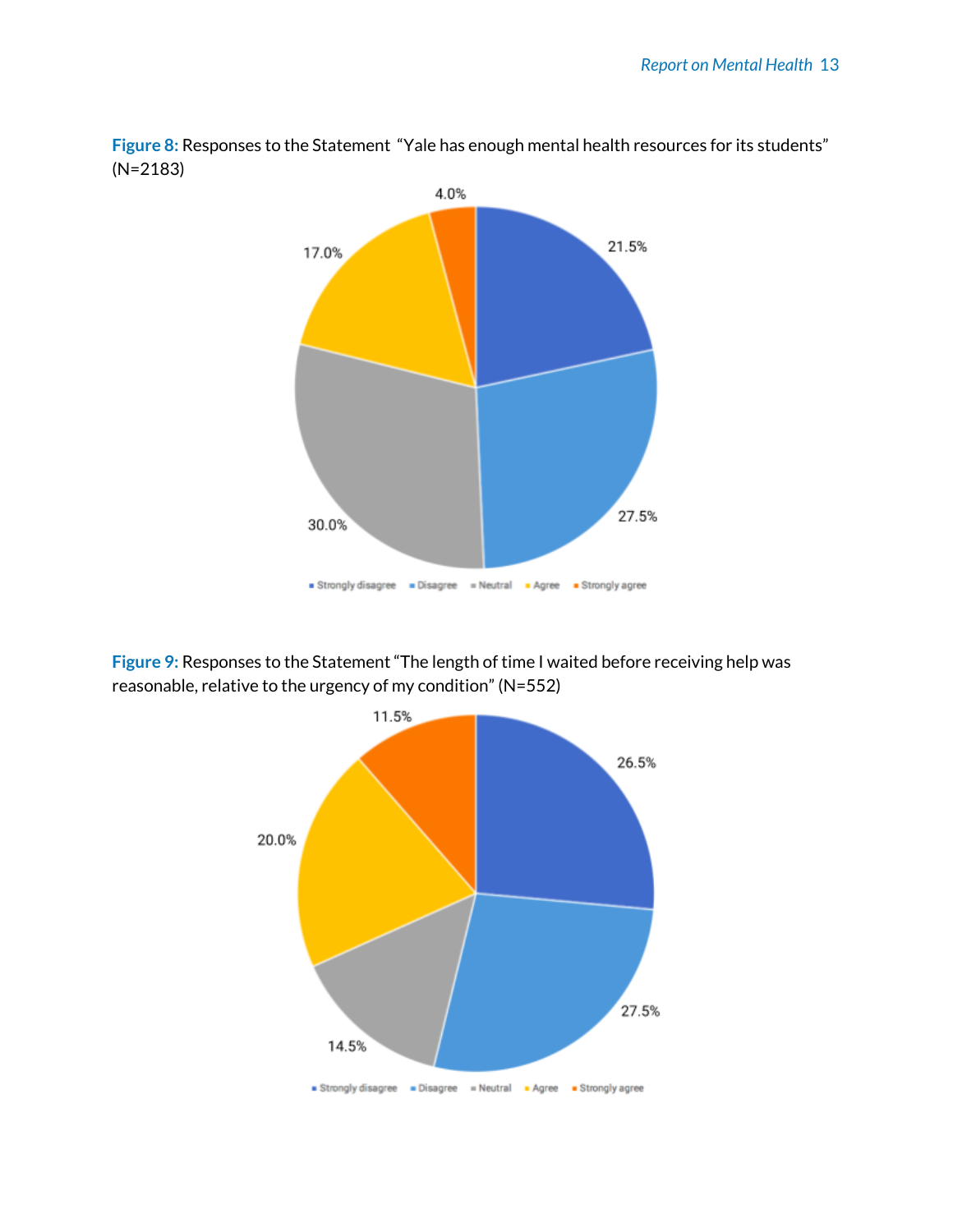In terms of waiting times, students experience delays when trying to receive Yale Mental Health & Counseling treatment. It takes an average of 1 to 2 weeks for each of these three processes: the time it takes for students to schedule an intake appointment, the time between one's intake appointment and being assigned to a therapist, and the time between being assigned to a therapist and seeing that therapist (Figure 10). Combined, it may take students more than a month to receive actual, quality treatment. Amidst academic and extracurricular challenges, students who take the initiative to maintain their mental well-being may become discouraged. A long wait time may also prevent students with more severe mental health conditions from receiving essential treatment. Further, students who hear about negative experiences at MH&C may feel less inclined to seek treatment.

#### Figure 10: Amount of Time To Receive Treatment



#### Time to Schedule Intake Appointment:

#### Time Between Intake Appointment and Assignment to a Therapist



#### 26% 20% 17%  $14%$ 11% 10% 8%  $7%$  $6%$ 5%  $5%$  $0%$ More than 2 I attended 1-2 days 3-4 days 5-6 days Between 1 I was never I did not After my assigned an attend my and 2 weeks my intake intake weeks appointment, intake appointment intake I decided appointment but was appointment

#### Time Between Assignment to a Therapist and Actual Appointment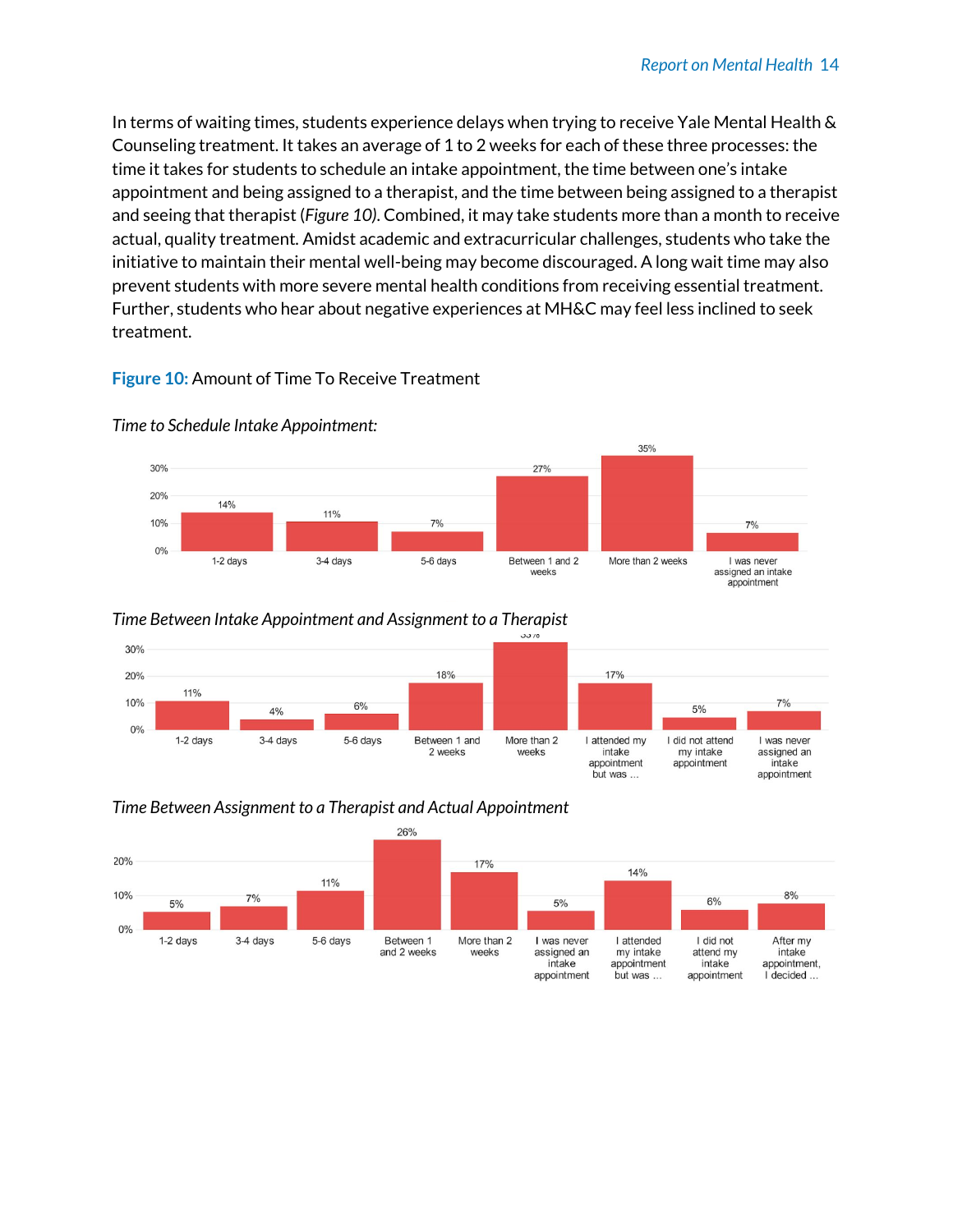In a campus like Yale's, students come from backgrounds of academic success and mental fortitude, so even reaching out for mental health counseling can be a difficult task. Yale should make the process of reaching out for this help as easy and streamlined as it can be, especially since an unhealthy stigma around mental health is prevalent. MH&C must continue to maintain its current quality of care and expand the quantity available, or students may feel even less inclined to seek the help they need.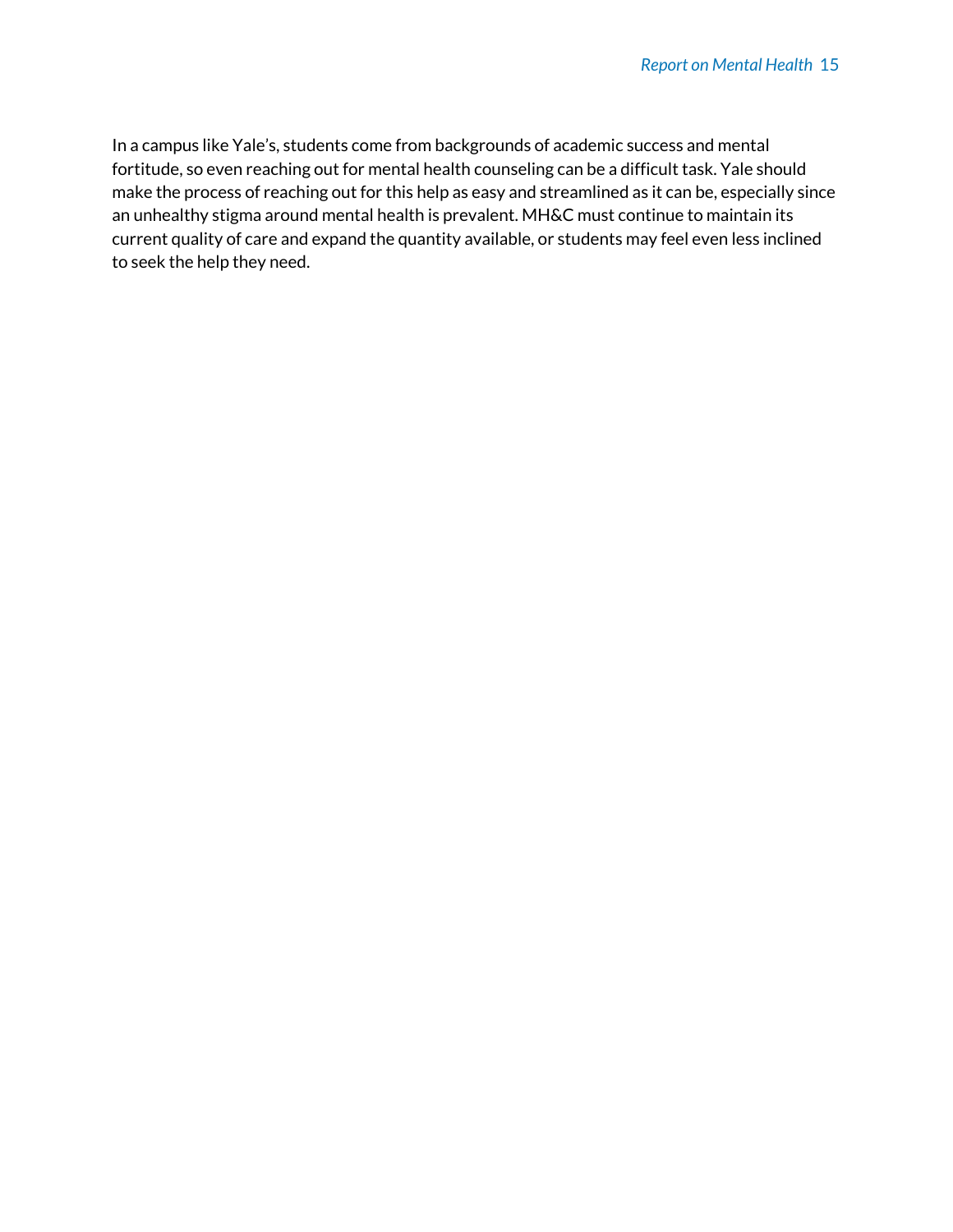# **COMPARATIVE ANALYSIS**

Data from the 2013 Mental Health Report and the YCC 2018 Fall Survey suggest many of the same trends. Students recognize the numerous peer resources they have on campus, but underutilize them. Students also feel that staff and faculty are not as attentive as they should be towards students' well-being and mental health. In both surveys, around 54% of students felt that the wait times were unreasonable relative to their conditions. While there were a few similarities between the 2013 report and the 2018 survey, the most drastic and concerning difference was the percentage of students who utilized MH&C: while 39% of students used MH&C in 2013, 28% of students used it in 2018. This may be due in part to the recent student expansion of Yale College, with no matched expansion of MH&C staff, causing MH&C to only be able to serve the same capacity of students as before; thus, the same number of students served in a growing student pool (in 2018) results in a lower percentage overall that utilize MH&C than before (in 2013). In order for more students to utilize MH&C, it is necessary to improve the service and fix any existing issues.

Although there were similarities in both surveys, both Yale and its students have implemented some recommendations suggested in the YCC 2013 Mental Health Report. Compared to 2013, there are more mental groups on campus that foster important conversations around mental health and stigma. Overall, campus culture has improved, as seen by how happy students are, and how comfortable the student body is in talking to one another about mental health. In addition, Yale MH&C has seen additional therapist and psychiatrist hires in response to student advocacy. However, there is still large room for improvement.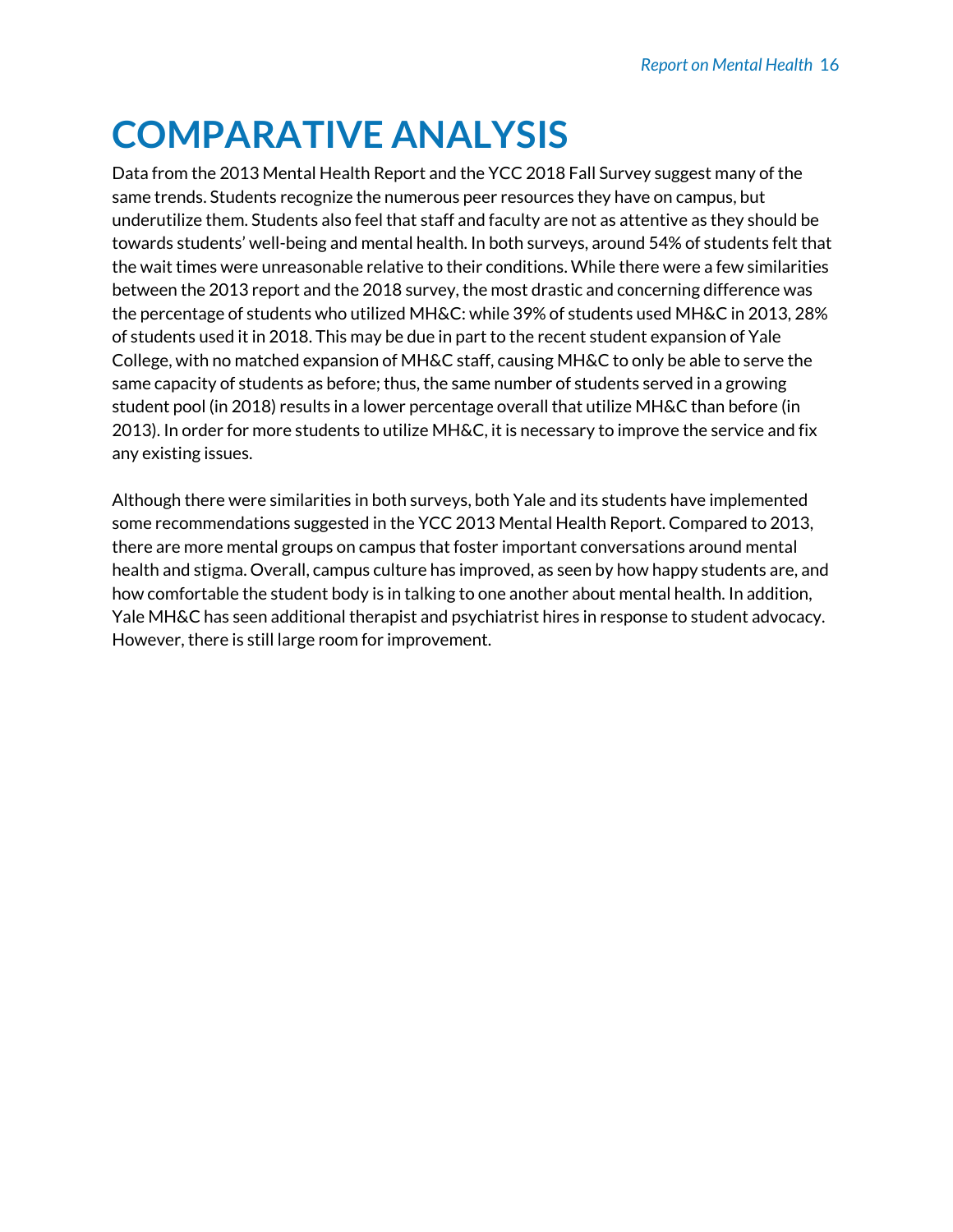# **RECOMMENDATIONS**

# **Accessibility**

#### 1. Create more spaces dedicated to improving students' mental health.

According to the YCC 2018 fall survey, 61.9 % of students either agree or strongly agree that Yale should provide more spaces, similar to the Good Life Center, that offer mental health and wellness resources for students. Yale can place staff in places such as the Office of LGBTQ+ Resources, the cultural centers, and the Slifka House to deal with specific mental health issues. The Asian American Cultural Center, for example, already has an in-house therapist that students utilize. Delocalizing mental health services across campus will put less burden on MH&C.

#### 2. Destigmatize reaching out for help at Yale Mental Health & Counseling.

MH&C can be a difficult place to reach out to at first. Part of the problem is the stigma that comes with reaching out for mental health counseling. Harvard offers a program called "Let's Talk,"<sup>1</sup> where students can walk into designated sites around campus to meet with clinicians. The service does not require setting up appointments, is free, and more importantly provides easy access for students to take part in informal and confidential conversations with professionals. At Yale, these places can be in easily accessible areas such as the residential colleges. For example, Yale has a program within residential colleges called the Mental Health Fellows, where "counseling clinicians" are assigned to each of the undergraduate residential colleges."<sup>2</sup> However, this website is outdated and does not give information about where these services are available and who the clinicians are. Revamping this program may help increase casual access to mental health resources on campus.

#### 3. Consider mental health of students who do not need immediate access to services.

Yale can reach out to the broader student body by partnering with local organizations like the Connecticut Mental Health Center to provide interactive modules or enriching workshops that all members of the community can use in order to address mental health concerns and teach effective coping skills. Harvard partners with a local organization called iHope,<sup>3</sup> which provides online interactive group workshops as well as modules that students can complete in their own time to learn how to promote their mental health. Topics addressed range from "sleeping soundly" to "mending your mood," from "calming the worried mind" to "perfectionism." 90 students signed up and used the modules, while fewer students joined the interactive groups.

#### 4. Hire more diverse staff, in terms of staff of color, the languages spoken, and a range representing all of LGBTQ students.

<sup>&</sup>lt;sup>1</sup> "Let's Talk." Harvard University Health Services, camhs.huhs.harvard.edu/letstalk.

<sup>&</sup>lt;sup>2</sup> "Other Mental Health Resources for Students." Yale Health, yalehealth.yale.edu/more/other-mentalhealth-resources-students.

<sup>&</sup>lt;sup>3</sup> "Video Workshops to Help You Succeed at Harvard." Harvard University Health Services, 2018, huhs.harvard.edu/sites/default/files/iHope\_Workshops\_Fall2018.pdf.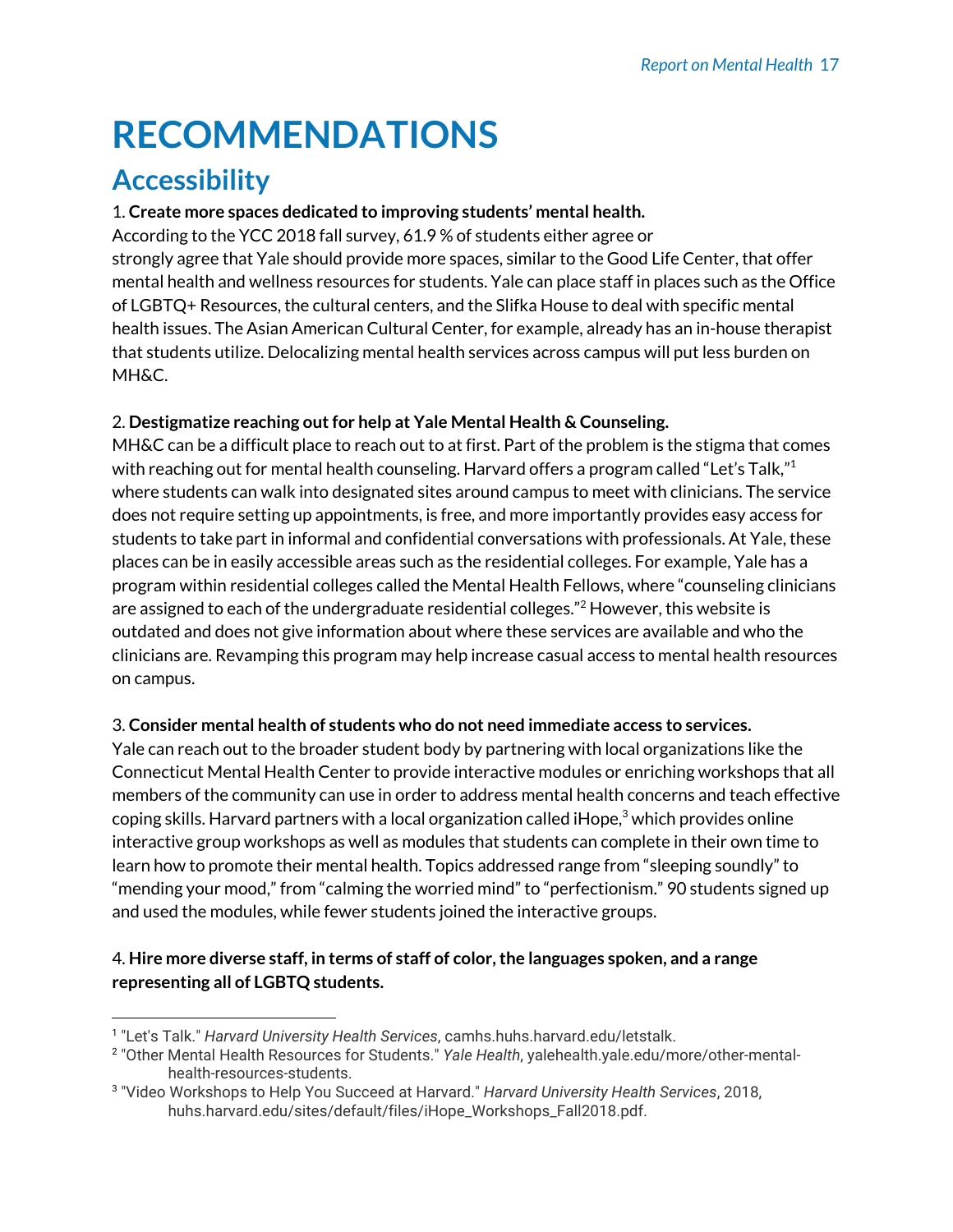Yale should constantly strive to have therapists that represent their students. MH&C has a fairly large proportion of therapists that are ethnic or racial minorities, but other minorities should be considered.

#### 5. Provide information on Yale's mental health counseling webpage regarding how students can get help for someone else.

Suitemates, close friends, and FroCos are often the first people that students go to when consulting about mental health. Therefore, students should have easy access to information when they want to get mental help for a friend. For example, at the bottom of Cornell's Counseling  $\&$ Psychiatry page, Cornell clearly delineates how students and non-students can get help for someone else.<sup>4</sup>

#### 6. Provide information on the website about how Yale will support specific mental health problems.

Columbia University's Counseling and Psychological Services offers information for students about not only couples counseling, individual counseling, and support groups, but also specific treatment options for first-generation students, as well as students with Religious and Spiritual Concerns, Body Image Concerns, Sexual and Gender Identity Issues, and Veterans' Concerns.<sup>5</sup>

# **Efficiency**

#### 1. Streamline the process of finding mental health professionals outside of Mental Health  $\&$ Counseling.

On occasion, students want to use therapists outside of MH&C. Yale should support students who wish to do so by providing them with recommendations of outside practitioners. By doing so, Yale can lessen the burden on MH&C and reduce wait times. Harvard University has made an online widget that students, faculty, and staff can use to be automatically referred to nearby mental health practitioners outside of Harvard University Health Services.<sup>6</sup> Users can finetune their requests to services around specific zip codes, insurance types, specialities, modalities (couples therapy, individual therapy, medication management), and other factors, and receive a list of mental health professionals that fit their requirements.

2. Hire one or two full-time staffers to coordinate points of access to mental health and counseling services and to refer students to services within and outside of the Yale community. The president's office at Harvard University has hired two full-time staff members to coordinate points of access by listening to patients' concerns and referring those students to appropriate services, which has been shown to be fruitful. Now, their new goal is to have students

<sup>&</sup>lt;sup>4</sup> "Counseling & Psychiatry." Cornell Health, health.cornell.edu/services/counseling-psychiatry.

<sup>&</sup>lt;sup>5</sup> "Counseling and Psychological Services." Columbia Health, health.columbia.edu/content/counselingand-psychological-services.

<sup>&</sup>lt;sup>6</sup> "Find a Mental Health Professional." Harvard University Health Services, 2018, www.huhsmental healthreferrals.com/.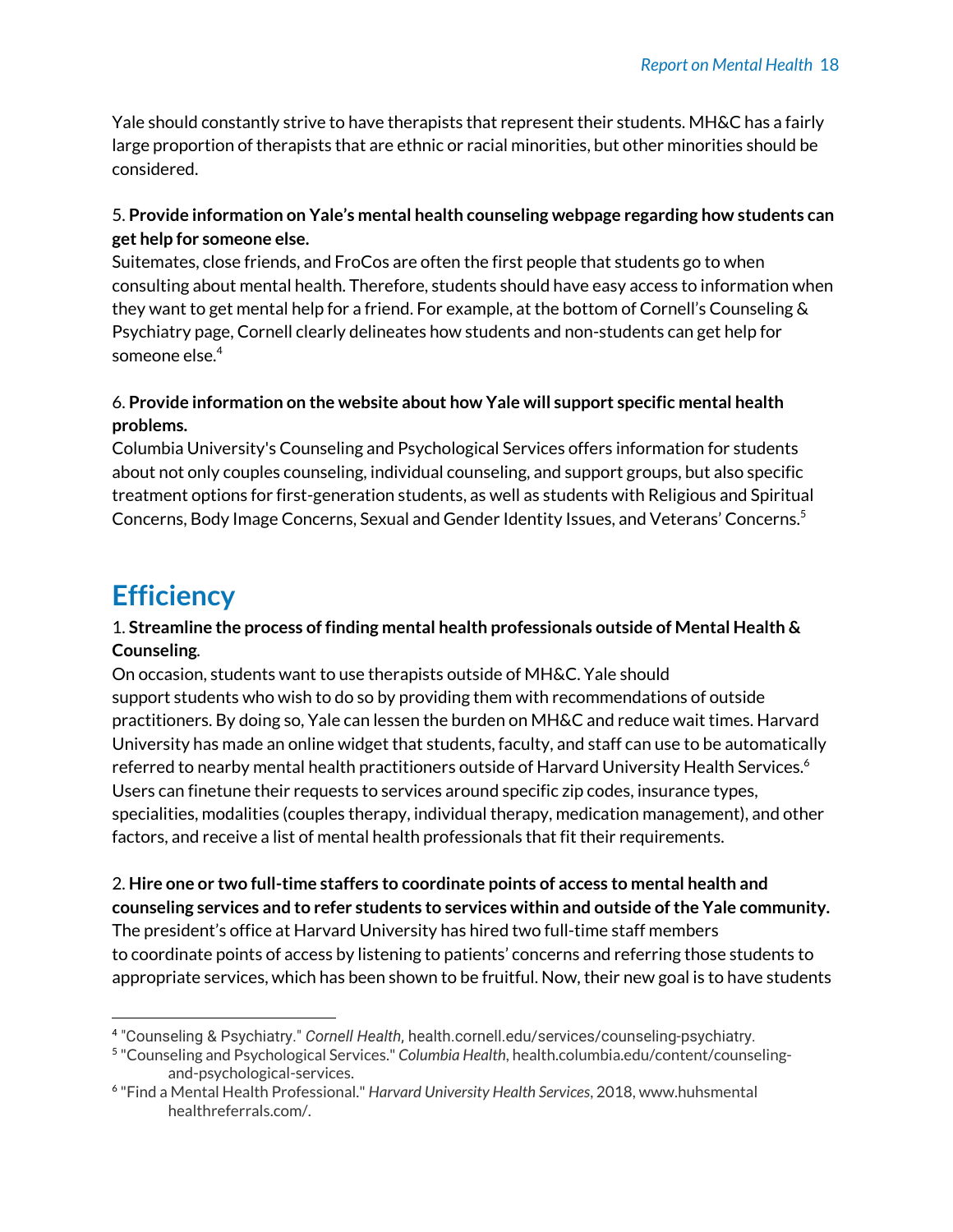seen or spoken to for their first assessment within 48 hours of reaching out for care, and they can offer follow-up visits on a weekly or biweekly basis for those requiring short-term clinical care. For students who need long-term treatment, they are referred to therapy options outside of Harvard in a timely manner.<sup>7</sup>

## **Support from Faculty and Staff**

#### 1. Standardize Dean's Excuse policies around mental health.

There are no policies around Dean's Excuses regarding mental health, while very strict policies exist for physical health. If Yale acknowledges that mental health is just as important as physical health, then it should create policies that reflect this idea. Students feel overly anxious about talking to their deans for an excuse due to mental health because there is no policy and guarantee. Creating a policy for this issue not only reduces this anxiety, but also sets a precedent that taking care of mental health can be more important than finishing an assignment.

#### 2. Check in on students' mental health.

Encouragement and acknowledgement of students' efforts can go a long way, especially during a stressful midterm or finals season. The administration, including the Dean of Yale College, can send out an email reminding students to maintain a healthy academic lifestyle by checking in on their mental health. This is an easy solution that can be more meaningful than a study break and that demonstrates that administrators care about students' mental health.

#### 3. Support the creation of a mental health peer education program.

The Communication and Consent Educators have mandatory programs for Yale undergraduates in all grades. Like healthy sexual climate, mental health is also an important aspect of college student life. Therefore, Yale should support a mental health peer education program, such as Mental Health Educators, that can distribute helpful information about mental health resources and techniques to maintain a healthy work-life balance.

#### 4. Recommend a syllabus policy around mental health.

In almost all professors' syllabi, there is a policy surrounding physical illness. Yet, very few syllabi consider the mental well-being of students. Because mental well-being is as important as physical well-being, these policies should be included in professors' syllabi. This recommendation can easily be implemented and demonstrates that professors care about the mental health of students.

#### 5. Reinstate the Mental Health Fellows

Mental Health Fellows are MH&C clinicians who are assigned to each of the undergraduate residential colleges. In this survey, 32.5 % of students had heard about this program. However, the

<sup>&</sup>lt;sup>7</sup> Barreira, Paul, and Barbara Lewis. "Expanded Counseling and Mental Health Services." Interview by Nate Herpich. The Harvard Gazette, 2 Oct. 2018, news.harvard.edu/gazette/story/2018/10/ at-harvard-expanded-counseling-and-mental-health-services/.